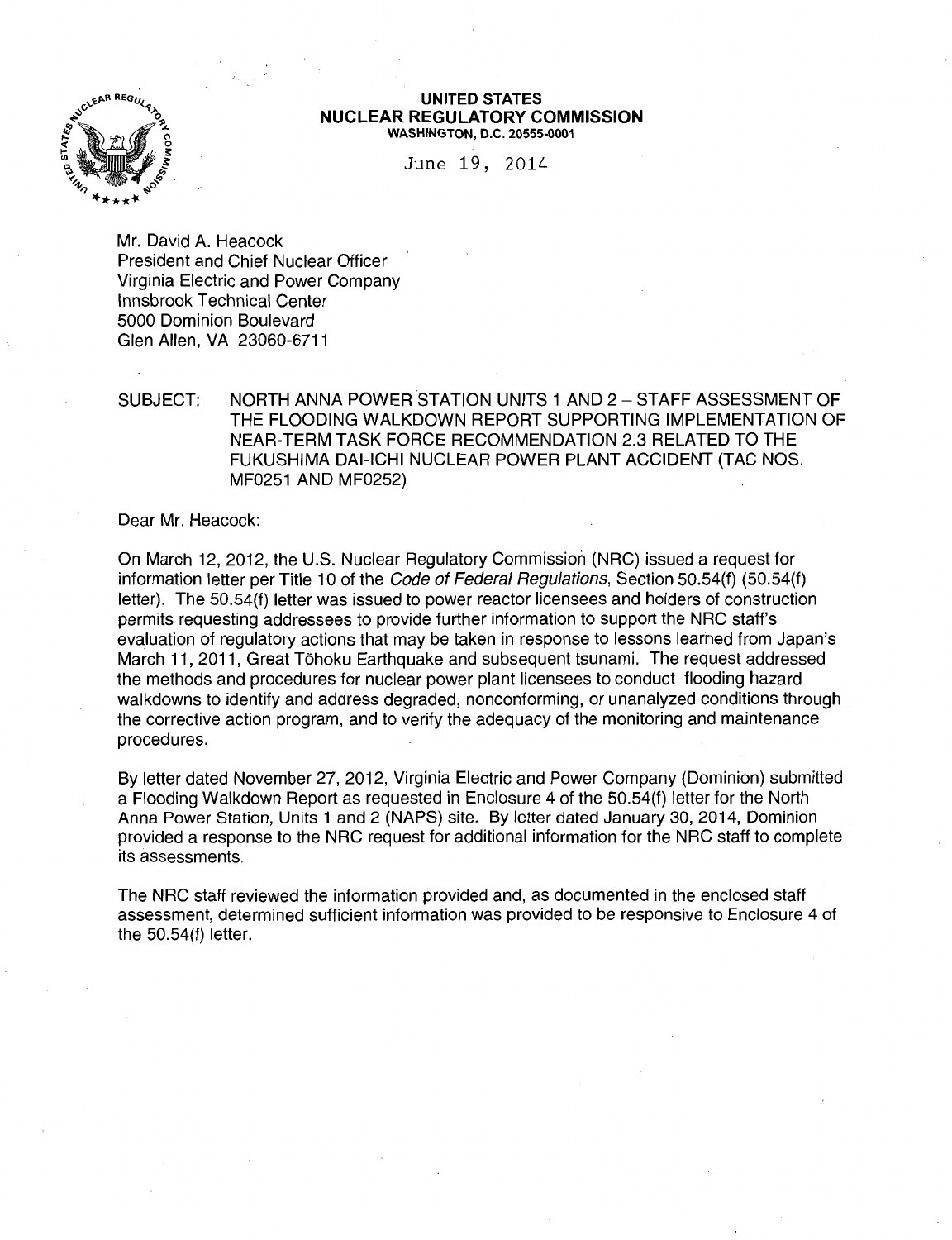## D. A. Heacock - 2 -

If you have any questions, please contact me at (301) 415-2597 or by e-mail at V.Sreenivas@ nrc.gov.

Sincerely,

Dr. V. Sreenivas, Project Manager Plant Licensing Branch **11-1**  Division of Operating Reactor Licensing Office of Nuclear Reactor Regulation

Docket No. 50-338 and 50-339

Enclosure: Staff Assessment of Flooding Walkdown Report

cc w/encl: Distribution via Listserv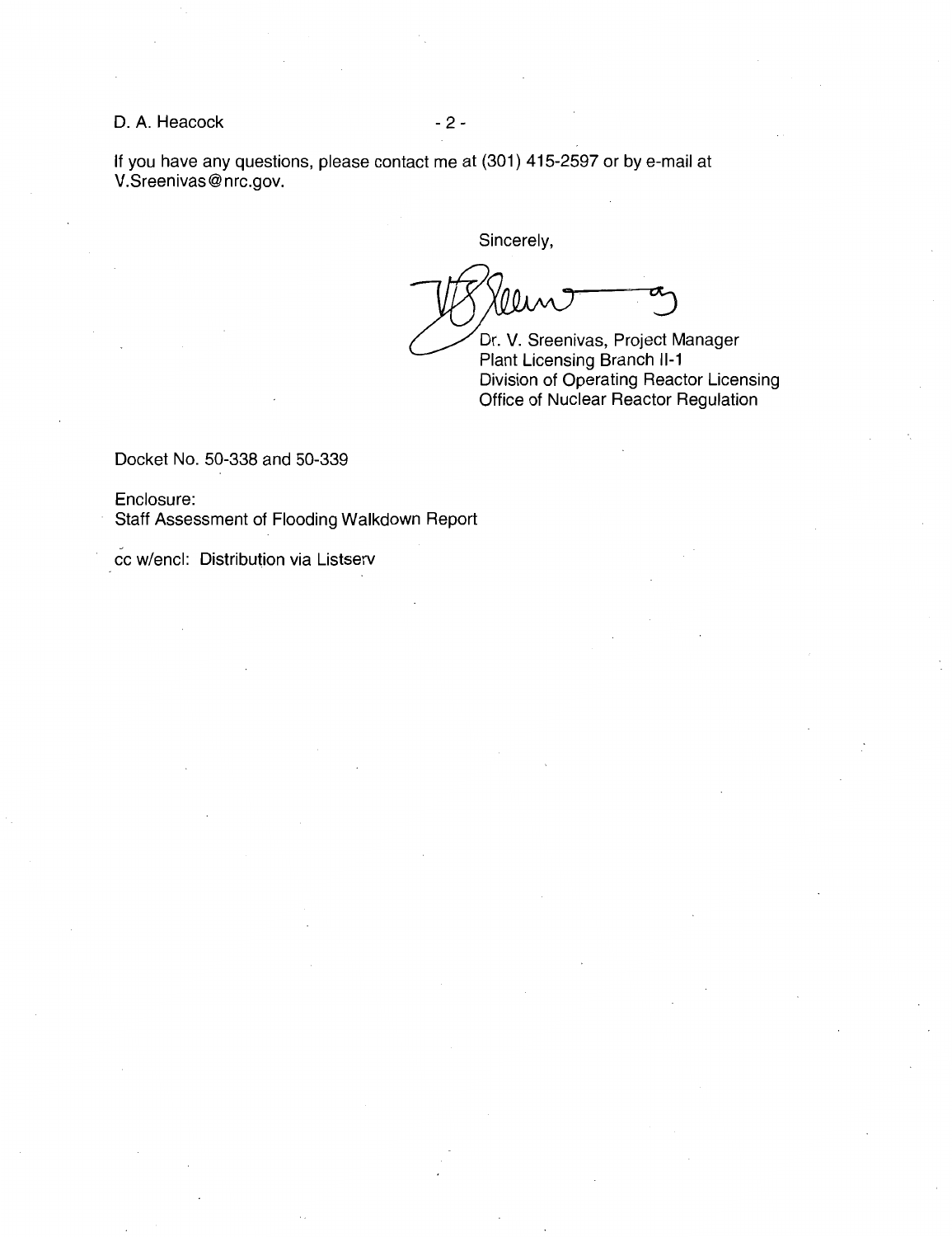# STAFF ASSESSMENT OF FLOODING WALKDOWN REPORT NEAR-TERM TASK FORCE RECOMMENDATION 2.3 RELATED TO

# THE FUKUSHIMA DAI-ICHI NUCLEAR POWER PLANT ACCIDENT

# VIRGINIA ELECTRIC AND POWER COMPANY

## NORTH ANNA POWER STATION, UNITS 1 AND 2

## DOCKET NOS. 50-338 AND 50-339

# 1 INTRODUCTION

On March 12, 2012,<sup>1</sup> the U.S. Nuclear Regulatory Commission (NRC) issued a request for information per Title 10 of the Code of Federal Regulations, Section 50.54(f) (50.54(f) letter) to all power reactor licensees and holders of construction permits in active or deferred status. The request was part of the implementation of lessons learned from the accident at the Fukushima Dai-ichi nuclear power plant. Enclosure 4, "Recommendation 2.3: Flooding," to the 50.54(f) letter requested licensees to conduct flooding walkdowns to identify and address degraded, nonconforming, or unanalyzed conditions using the corrective action program (CAP), verify the adequacy of monitoring and maintenance procedures, and report the results to the NRC.

The 50.54{f) letter requested licensees to include the following:

- a. Describe the design basis flood hazard level(s) for all flood-causing mechanisms, including groundwater ingress.
- b. Describe protection and migration features that are considered in the licensing basis evaluation to protect against external ingress of water into structures, systems, and components (SSCs) important to safety.
- c. Describe any warning systems to detect the presence of water in rooms important to safety.
- d. Discuss the effectiveness of flood protection systems and exterior, incorporated, and temporary flood barriers. Discuss how these systems and barriers were evaluated using the acceptance criteria developed as part of Requested Information item 1.h.
- e. Present information related to the implementation of the walkdown process (e.g., details of selection of the walkdown team and procedures) using the documentation template discussed in Requested Information item 1.j, including actions taken in response to the peer review.
- f. Results of the walkdown including key findings and identified degraded, nonconforming, or unanalyzed conditions. Include a detailed description of the actions taken or planned to address these conditions using guidance in Regulatory Issues Summary 2005-20, Revision 1, Revision to the NRC Inspection Manual Part 9900 Technical Guidance,

**Enclosure** 

<sup>1</sup> ADAMS Accession No. ML 12053A340.

<sup>2</sup> ADAMS Accession No. ML 12056A050.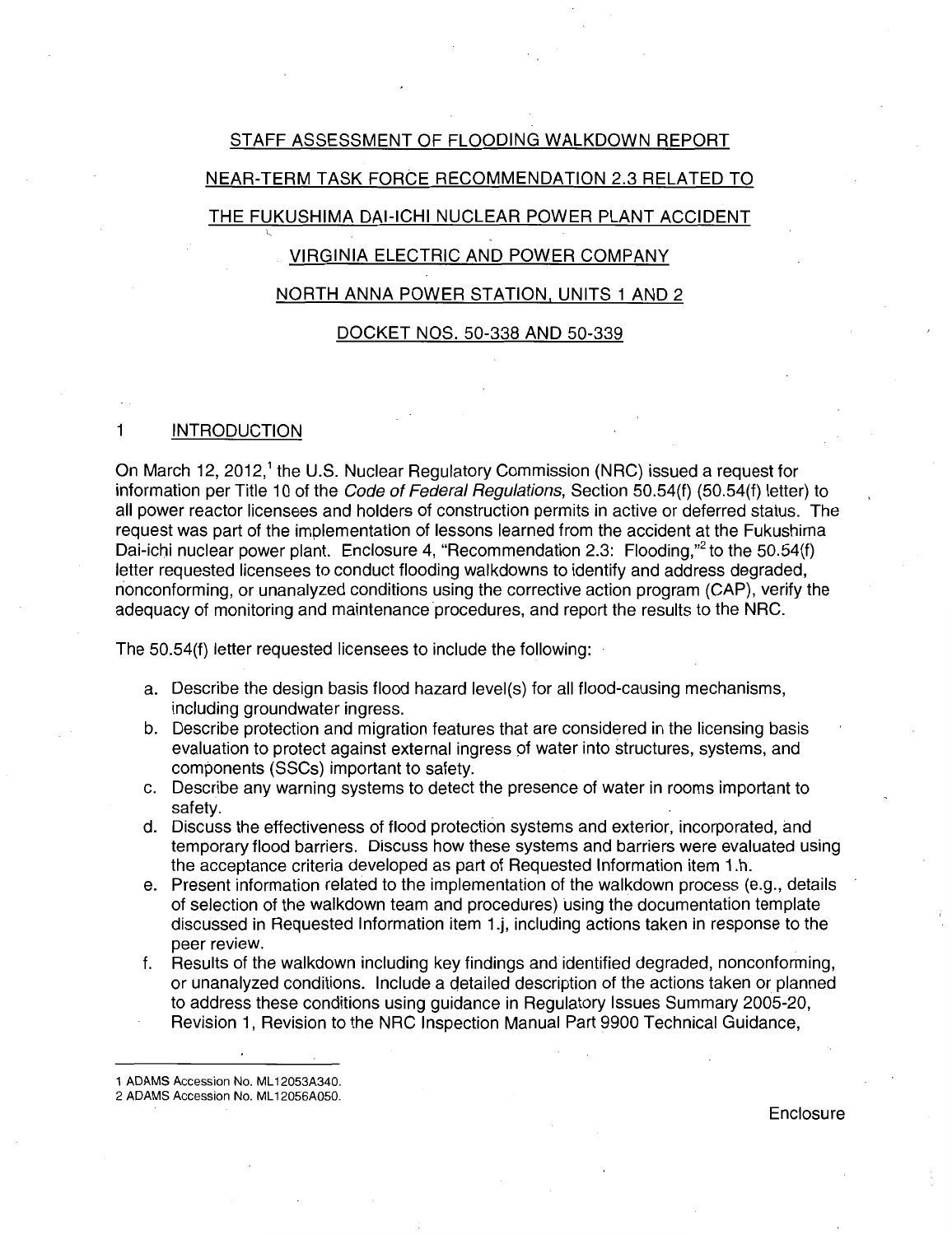"Operability Conditions Adverse to Quality or Safety," including entering the condition in the corrective action program.

- g. Document any cliff-edge effects identified and the associated basis. Indicate those that were entered into the corrective action program. Also include a detailed description of the actions taken or planned to address these effects.
- h. Describe any other planned or newly installed flood protection systems or flood mitigation measures including flood barriers that further enhance the flood protection. Identify results and any subsequent actions taken in response to the peer review.

In accordance with the 50.54(f) letter, Enclosure 4, Required Response Item 2, licensees were required to submit a response within 180 days of the NRC's endorsement of the flooding walkdown guidance. By letter dated May 21, 2012<sup>3</sup>, the Nuclear Energy Institute (NEI) staff submitted NEI 12-07, Revision 0 A, "Guidelines for Performing Verification Walkdowns of Plant Flood Protection Features" to the NRC staff to consider for endorsement. By letter dated May 31, 2012<sup>4</sup>, the NRC staff endorsed the walkdown guidance.

By letter dated November 27, 2012<sup>5</sup>, Virginia Electric and Power Company (Dominion, the  $\cdot$ licensee), provided a response to Enclosure 4 of the 50.54(f) letter Required Response Item 2, for the North Anna Power Station (NAPS), Units 1 and 2. The NRC staff issued a request for additional information (RAI) to the licensee regarding the available physical margin (APM) dated December 23, 2013 $^6$ . The licensee responded by letter dated January 30, 2014 $^7$ .

The NRC staff evaluated the licensee's submittals to determine if the information provided in the walkdown report met the intent of the walkdown guidance and if the licensee responded appropriately to Enclosure 4 of the 50.54(f) letter.

## 2 REGULATORY EVALUATION

The SSCs important to safety in operating nuclear power plants are designed either in accordance with, or meet the intent of Appendix A to 10 CFR Part 50, General Design Criteria (GDC) 2: "Design Bases for Protection Against Natural Phenomena;" and Appendix A "Seismic Geological Criteria for Nuclear Plants" to 10 CFR Part 100. GDC 2 states that SSCs important to safety at nuclear power plants shall be designed to withstand the effects of natural phenomena such as earthquakes, tornadoes, hurricanes, floods, tsunami, and seiches without loss of capability to perform their safety functions.

For initial licensing, each licensee was required to develop and maintain design bases that, as defined by 10 CFR 50.2, identify the specific functions to be performed by an SSC, and the specific values or ranges of values chosen for controlling parameters as reference bounds for the design.

The design bases for the SSCs reflect appropriate consideration of the most severe natural phenomena that have been historically reported for the site and surrounding area. The design bases also reflect sufficient margin to account for the limited accuracy, quantity, and period of time in which the historical data have been accumulated.

<sup>3</sup>ADAMS Package Accession No. ML121440522.

<sup>4</sup> ADAMS Accession No. ML 12144A 142.

<sup>5</sup> ADAMS Accession No. ML 12334A448.

<sup>6</sup> ADAMS Accession No. ML 13325AB91.

<sup>7</sup> ADAMS Accession No. ML 14035A230.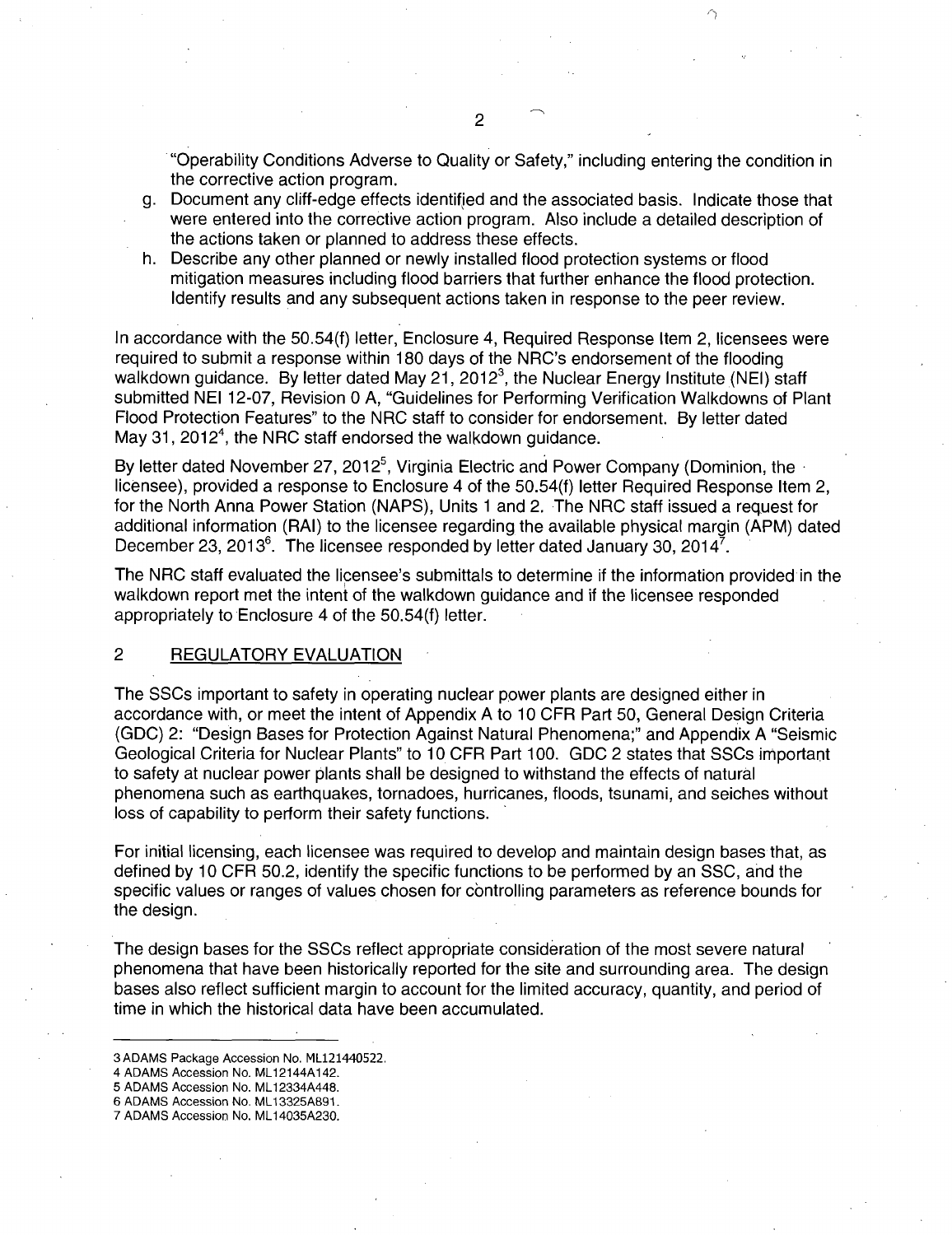The current licensing basis (CLB) is the set of NRC requirements applicable to a specific plant, and a licensee's written commitments for ensuring compliance with, and operation within, applicable NRC requirements and the plant-specific design basis, that are in effect.

## 3 TECHNICAL EVALUATION

## 3.1 Design Basis Flooding Hazard for North Anna Power Station

The licensee reported the design basis flood hazard for the site is the probable maximum flood (PMF) on Lake Anna generated from the Lake Anna watershed coincident with the effects of backwater, wind surge and wave runup. The licensee stated that the NAPS site is located on a peninsula on the southern shore of Lake Anna approximately 5 miles upstream from the North Anna Dam. The licensee reported that Lake Anna is divided into the North Anna Reservoir and the Waste Heat Treatment Facility (WHTF) for optimal performance. The licensee reported that the postulated flood event would yield an upper-bound level of stillwater of 264.2 ft. mean sea level (MSL) at the North Anna Dam, 0.2 ft backwater at the site, and 4.2 ft. of wind surge and wave runup at the circulation water intake structure (or 2.9 ft. of wind surge and wave runup at the plant site). The resulting PMF level would be 268.6 ft. MSL at the circulation water intake structure and 267.3 ft. at the plant site with plant grade above the PMF levels at 271 ft. MSL. The licensee reported that the safety-related structures at the plant site would not be affected during the PMF event.

However, the licensee indicates that if the lake level in North Anna Reservoir reaches 252 ft MSL during a flood in the Lake Anna watershed, a drainage pipe through the base of the flooding protection dike ("west dike" that protects the Unit 2 turbine building) would be closed by valves to prevent reversed flow via the pipe from the North Anna Reservoir to the recessed area between the west dike and the Unit 2 turbine building. The licensee reported that if the PMF event coincides with local intense precipitation (LIP) in excess of a 1 0-year storm, the flooding in the recessed area would exceed 257 ft. MSL, resulting in flooding of the turbine building basement to a level below the internal flood barriers. Duration of the postulated flood and warning times are not specified or discussed in the current license basis (CLB) according to the licensee.

The licensee indicates that the LIP event is only generally considered in the CLB for flood protection features at NAPS and that no specific onsite water depths or elevations were addressed for the LIP flood event. The probable maximum hurricane, tsunami, ice-related flooding mechanisms and groundwater ingress were not considered as credible events for the NAPS CLB. However, severe wind and intense precipitation resulting from a hurricane were considered in the PMF event as discussed above.

Based on the NRC staff's review, the licensee appears to have described the design basis flood hazard level(s) as requested in the 50.54(f) letter and consistent with the walkdown guidance.

## 3.2 Flood Protection and Mitigation

## 3.2.1 Flood Protection and Mitigation Description

The licensee stated that the plant grade is above the Lake Anna PMF levels coincident with backwater, wind surge and wave runup effects. Therefore, the licensee reported, safety-related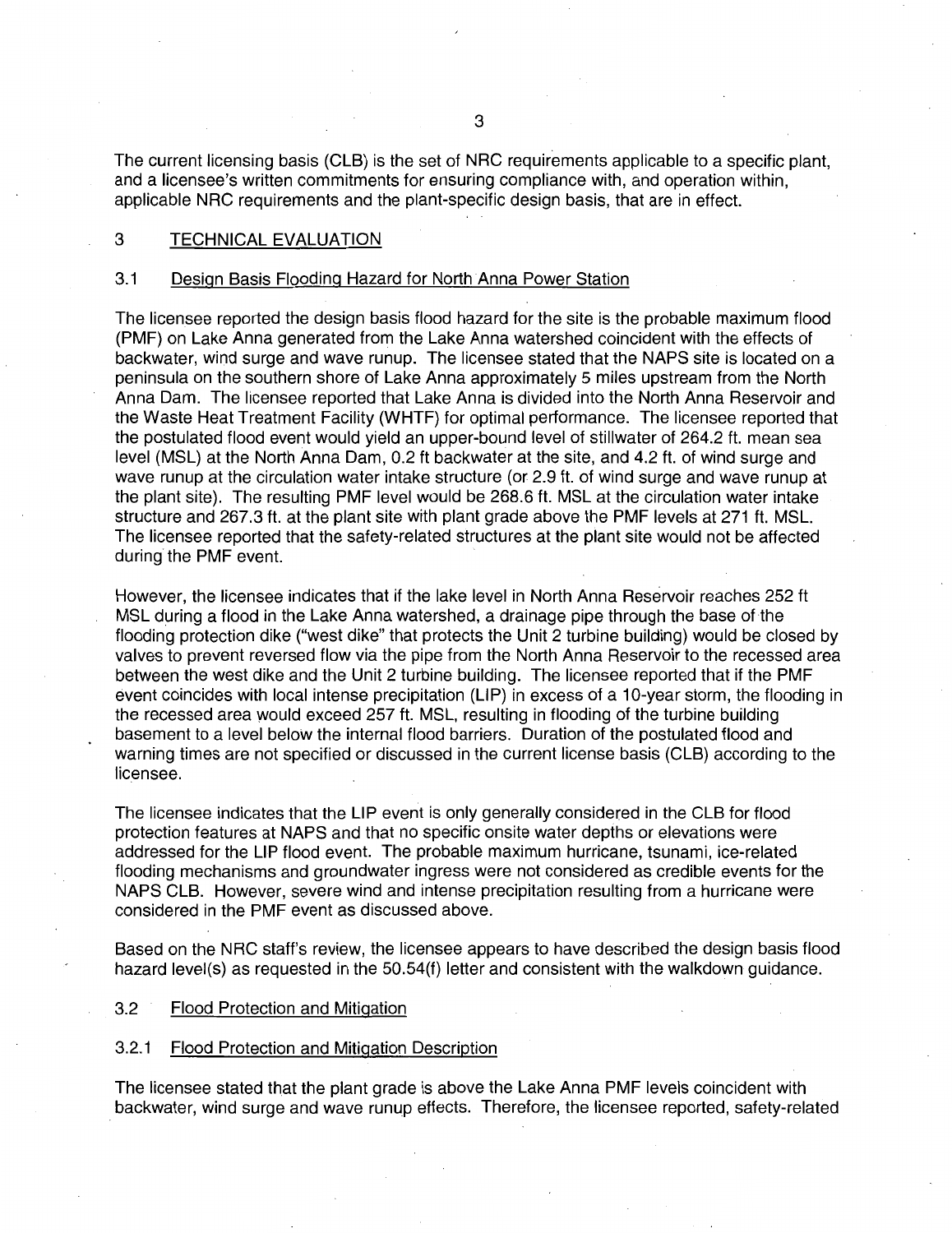structures are unaffected by the PMF. However, the licensee indicates that the Unit 2 turbine building basement would be flooded if LIP exceeding the 10-year storm coincided with the PMF event. The licensee stated that to protect the turbine building and ensure safe operation, the following mitigation actions would be taken: 1) initiate the Abnormal Procedure at the lake level of 251 ft. MSL; 2) close the drain pipe valve when the lake level reaches 252ft. MSL to prevent lake inflow from the west dike drain pipe due to rising lake level; and, 3) manually shut down the both units and close the circulation water valves when the lake level reaches 254 ft. MSL per Abnormal Procedure, 0-AP-40, or 256 ft. MSL per the Technical Requirement Manual (TRM).

The on-site storm drainage system is capable of providing adequate drainage in an event of LIP up to a 1 00-year storm, and the drainage features in the drainage area west of the site would be functional during the LIP event up to a 50-year storm.

The licensee concluded that adverse weather conditions concurrent with the PMF or precipitation events would not impact the operator's ability to perform the required procedural steps described above.

## 3.2.2 Incorporated and Exterior Barriers

The licensee reported that the site has incorporated and/or exterior barriers that are permanently in-place, requiring no operator manual actions. These barriers include: dike-type barriers at various locations throughout the turbine building basement to prevent water intrusion into areas containing safety-related equipment; the turbine building sumps and pits; the emergency dike and intercepting channel at the service water reservoirs to control and divert service water overflow or breach to the Waste Heat Treatment Facility; and onsite stormwater drainage systems and drainage features in the west basin according to the licensee.

## 3.2.3 Temporary Barriers and Other Manual Actions

The licensee reported that the site has temporary barriers and other manual actions that require operator action. The actions include: 1) implementation of the Corporate Hurricane Response Plan when the projected onsite arrival of hurricane-force wind is greater than 36 hours away: 2) activating the emergency plan when onsite wind speed is greater than or equal to 80 mph; and, 3) initiating the Abnormal Procedures 0-AP-40 and 0-AP-41 under severe weather conditions or flooding events.

The licensee stated that the Abnormal Procedure 0-AP-40 includes taking mitigation actions when the lake level reaches 251 ft. MSL, closing the drain pipe valve when the lake level reaches 252 ft. MSL to prevent lake inflow from the west dike drain pipe due to a rising lake level, and manually shutting down both units and closing the circulation water valves to prevent flooding of the turbine building through the circulating water system when the lake level reaches 254 ft. MSL.

The licensee stated that the Abnormal Procedure 0-AP-41 include reviewing weather bulletins; closing, replacing, or installing temporary measures for manholes, blocks, and missile barriers; monitoring the intake structure for debris; and evaluating the weather-related risks associated with suspended processes such as maintenance and fuel handling.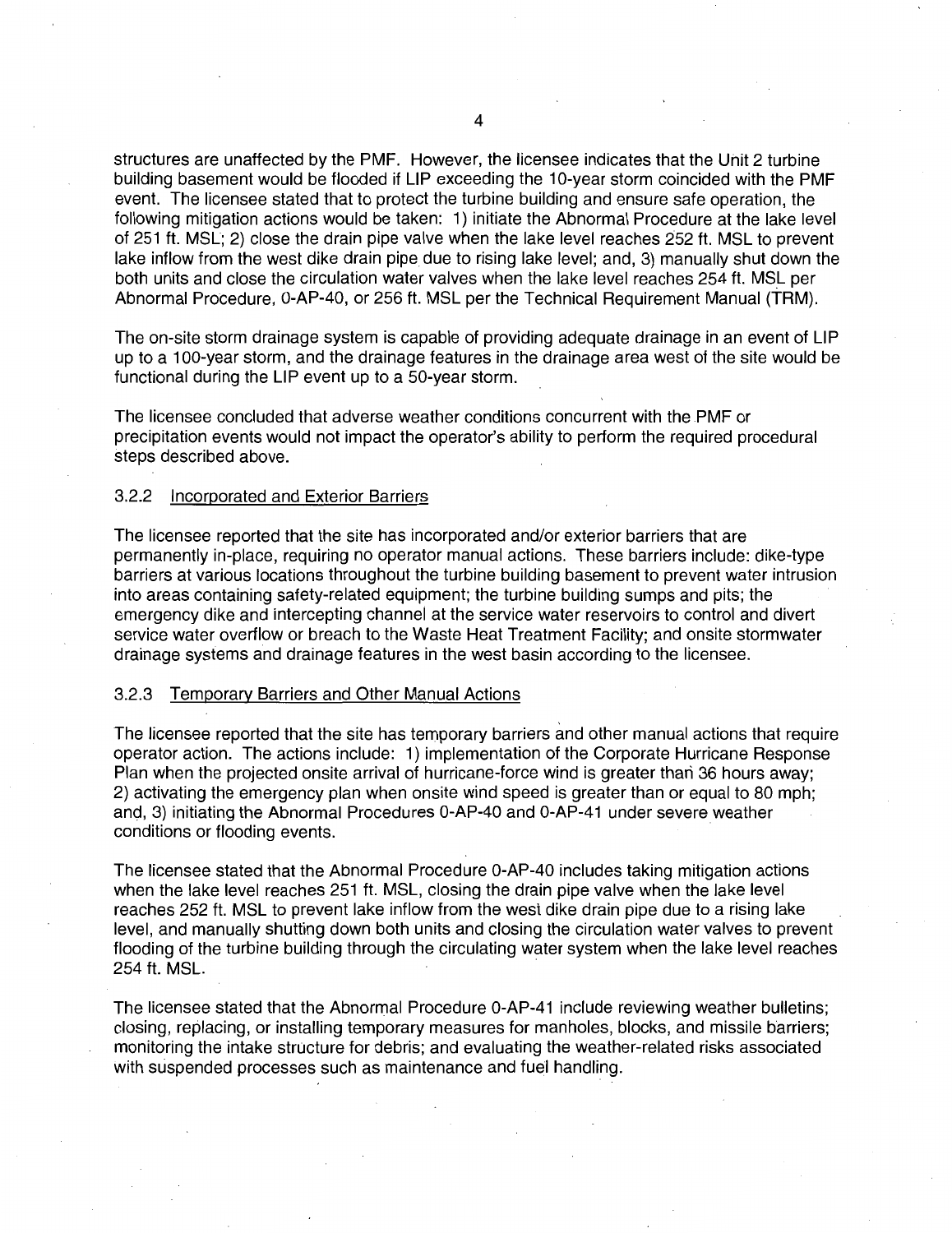## 3.2.4 Reasonable Simulation and Results

The licensee performed reasonable simulation activities for site procedures in response to severe weather and flooding events. The licensee reported that the evaluation was based on Operating Experience and tabletop discussions with the department representative responsible for performing the specified actions. The licensee concluded that the evaluation results confirmed that applicable procedures could be executed as written and within the required timeframe under the adverse weather conditions.

## 3.2.5 Conclusion .

Based on the NRC staff's review, the licensee appears to have described protection and mitigation features as requested in the 50.54(f) letter and consistent with the walkdown guidance.

## 3.3 Warning Systems

The licensee reported that an Abnormal Procedure (0-AP-41) for severe weather conditions is initiated either by severe weather indications from monitoring the National Weather Service, Virginia Power Weather Center, or actual site conditions. This procedure relies on monitoring the water level at the dam of the North Anna Reservoir and at the water intake structure. The mitigation action would be taken at a reservoir water level of 251 ft. MSL to activate Abnormal Procedure, at 252 ft. MSL for closure of west dike drain pipe, and at 254 ft. for shutting down both units and closing circulation water valves.

The licensee reported that the room water-level warning system and sump alarm systems inside structures are not credited for external flood protection in the CLB.

Based on the NRC staff's review, the licensee appears to have provided information to describe any warning systems as requested in the 50.54(f) letter and consistent with the walkdown guidance.

## 3.4 Effectiveness of Flood Protection Features

The flood protection features at NAPS were found to be overall effective, functional, and maintained in conformance of the CLB. The procedure evaluation determined that the applicable procedures could be executed as written and within the required timeframe for the expected conditions during the external flooding event. One deficiency related to a lack of manhole cover seal and missing conduit seal for the turbine building was identified with evaluation and resulting corrective action was completed by December 31, 2013.

Based on the NRC staff's review, the licensee appears to have discussed the effectiveness of flood protection features as requested in the 50.54(f) letter and consistent with the walkdown quidance.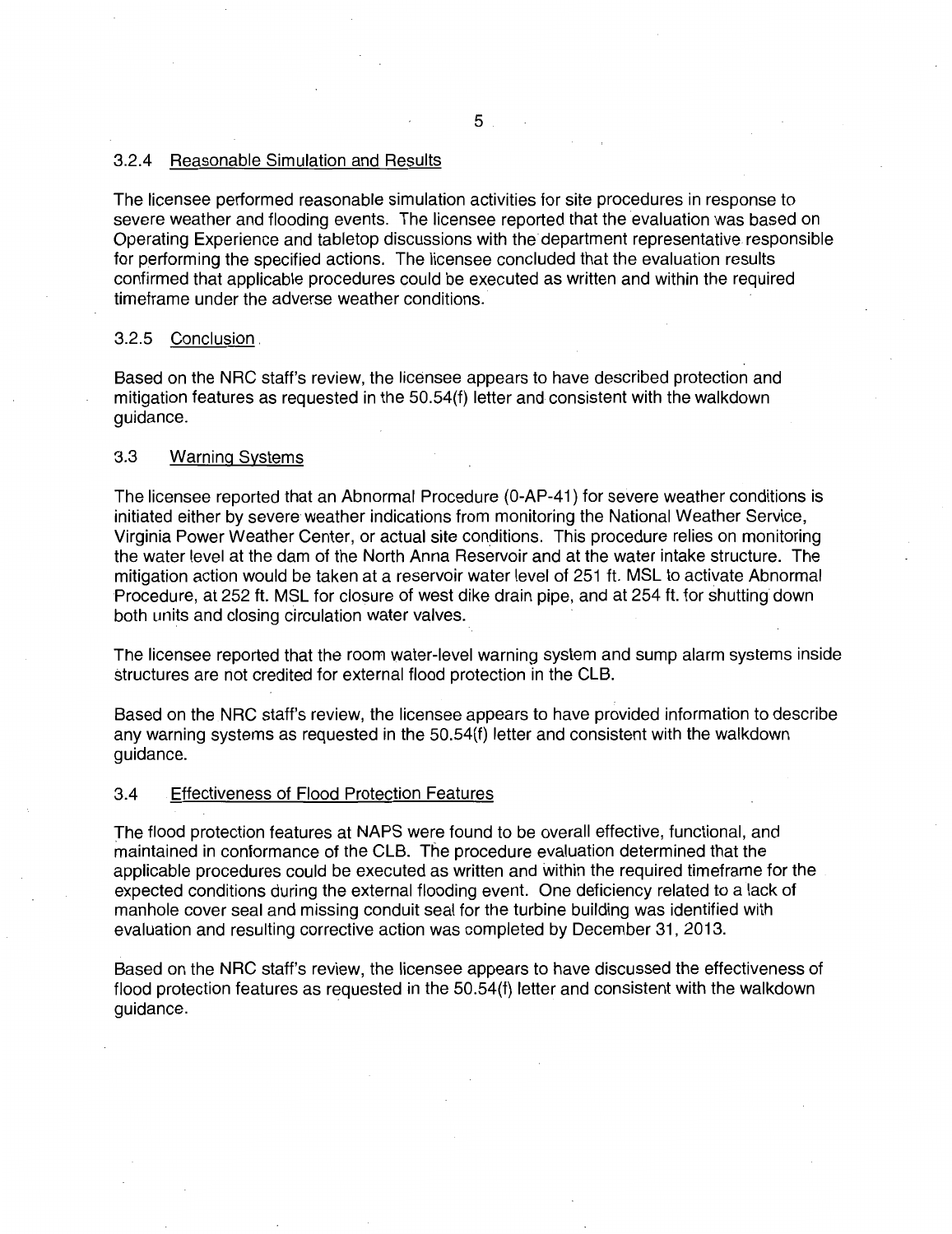## 3.5 Walkdown Methodology

By letter dated June 11, 2012, $^8$  the licensee responded to the 50.54(f) letter that they intended to utilize the NRC endorsed walkdown guidelines contained in NEI 12-07<sup>9</sup>. The licensee's walkdown submittal dated November 27, 2012, indicated that the licensee implemented the walkdowns consistent with the intent of the guidance provided in NEI 12-07. The licensee did not identify any exceptions from NEI 12-07.

Based on the NRC staff's review, the licensee appears to have presented information related to the implementation of the walkdown process as requested in the 50.54(f) letter and consistent with the walkdown quidance.

## 3.6 Walkdown Results

## 3.6.1 Walkdown scope

The licensee performed walkdowns of flood protection features including: site topography, the site drainage system, structural walls, floors, penetrations and seals, doors, manholes, and dikes. In addition, evaluations were performed on flood protection feature preventative maintenance and credited operator actions. Each mode of plant operation was considered in the development of the flooding walkdown list.

The licensee performed reasonable simulation activities for site procedures in response to severe weather and flooding events. The licensee's evaluation determined that the applicable procedures could be executed as written and within the required timeframe under the conditions associated with impending severe weather. These actions were verified based on Operating Experience and tabletop discussions with the department representative responsible for performing the specified actions.

The licensee used acceptance criteria consistent with the intent of NEI 12-07.

## 3.6.2 Licensee evaluation of flood protection effectiveness, key findings, and identified deficiencies

The licensee performed an evaluation of the overall effectiveness of the plant's flood protection features. Consistent with the CLB, the licensee found flood protection features and mitigation measures to be available, functional and fairly well maintained, and that credited operator actions could readily be accomplished as outlined in station procedures.

NEI 12~07 defines a deficiency as follows: "a deficiency exists when a flood protection feature is unable to perform its intended function when subject to a design basis flooding hazard." The licensee identified one deficiency because of the flood walkdowns. Conduits from a manhole to the turbine building were not sealed at the ends and resulting corrective action was completed by December 31, 2013.

8 ADAMS Accession No. ML12171A010.

<sup>9</sup> ADAMS Accession No. ML 12173A215.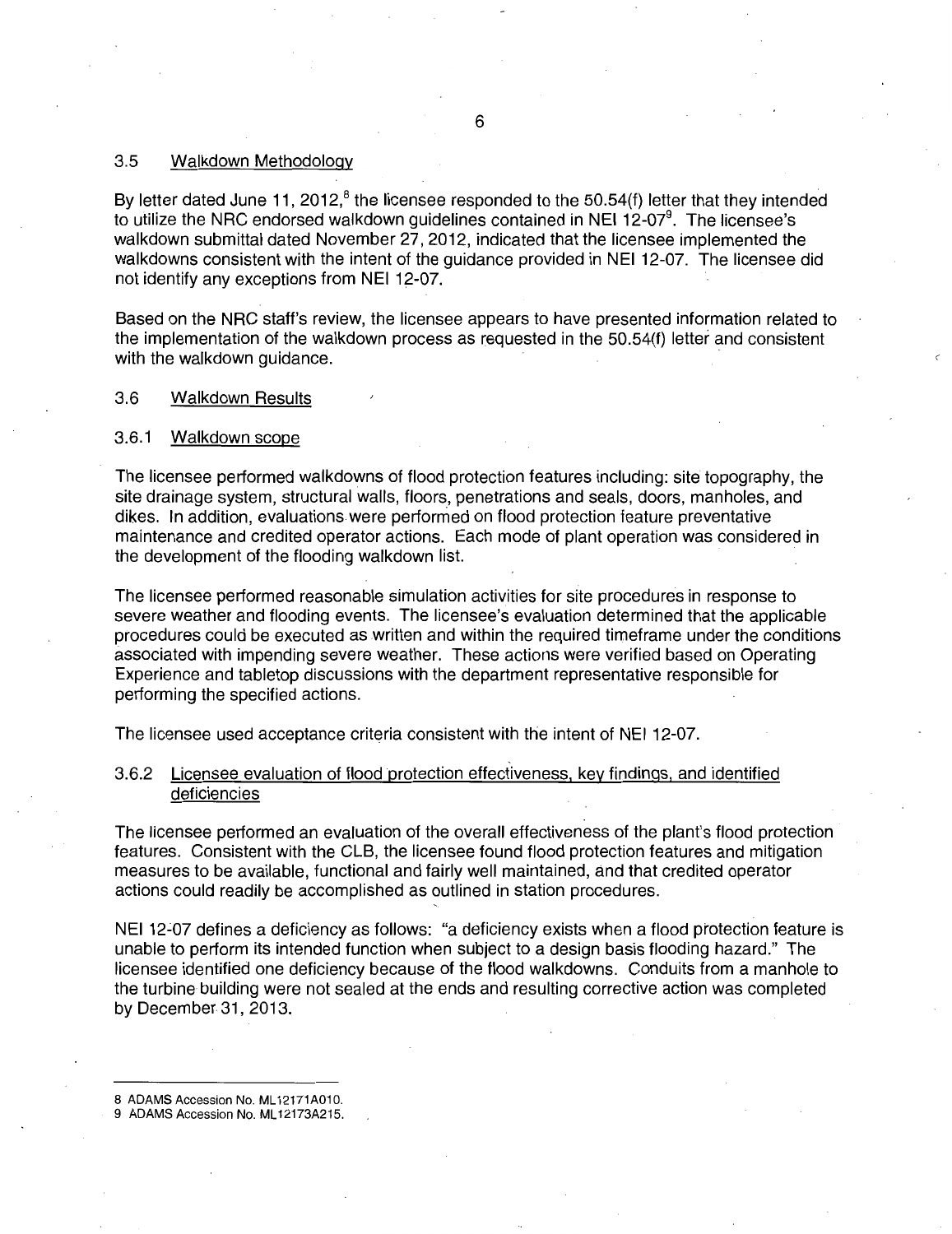NEI 12-07 specifies that licensees identify observations/potential deficiencies in the CAP that were not yet dispositioned at the time the walkdown report was submitted. Dominion stated that conditions identified as unacceptable resulted in fifteen condition reports (CRs) entered into the CAP. The majority of CRs consisted of material conditions including corrosion and degraded weather stripping on doors, restricted storm water flow paths, and partially blocked catch basins and culverts. Other CRs were due to configuration management including unsealed conduits in the manhole as described above. Improvements in flood protection systems and procedural enhancements were completed as scheduled by December 31, 2013.

#### 3.6.3 Flood Protection and Mitigation Enhancements

The licensee identified several areas where improvements could be made including: redirecting roof runoff; door sweep installation; manhole gasket inspection and maintenance procedure; periodic inspections of conduit and penetration seals; programmatic controls of yard and storm drain changes; and, revisions to procedural steps in Abnormal Procedure protocols to include flash flood warning and basin water level monitoring. Improvements in flood protection systems and procedural enhancements were completed as scheduled by December 31, 2013.

## 3.6.4 Planned or newly installed features

The licensee determined that no changes were necessitated by the flood walkdowns.

#### 3.6.5 Deficiencies Noted and Actions Taken or Planned to Address

The licensee noted one deficiency as a result of the walkdowns as discussed above in Section 3.6.2 above. The licensee identified no other adverse conditions that prevent flood protection features from performing their function as credited in the CLB.

#### 3.6.6 Staff Analysis of Walkdowns

NRC staff reviewed the licensee walkdown report dated November 27, 2012.

The walkdown revealed one deficiency with other observations not immediately judged as acceptable entered into the CAP. The licensee identified unsealed manhole conduits leading to the turbine building as the deficiency to be addressed by December 31, 2013. Observations entered into the CAP include redirection of roof downspouts, a new door sweep, inspect of gaskets, conduits and penetrations, control of yard and storm drains, and Abnormal Procedure enhancements. Resolution of all observations was completed as scheduled by December 31, 2013.

Severe weather indications from monitoring the National Weather Service, Virginia Power Weather Center, or actual site conditions are incorporated into a NAPS Abnormal Procedure to provide sufficient warning for initiating flooding mitigation procedures. The licensee concluded that adverse weather would have minimal impact on flood mitigation actions. The licensee performed reasonable simulation activities for site procedures in response to severe weather and flooding events as discussed above (Section 3.2.4).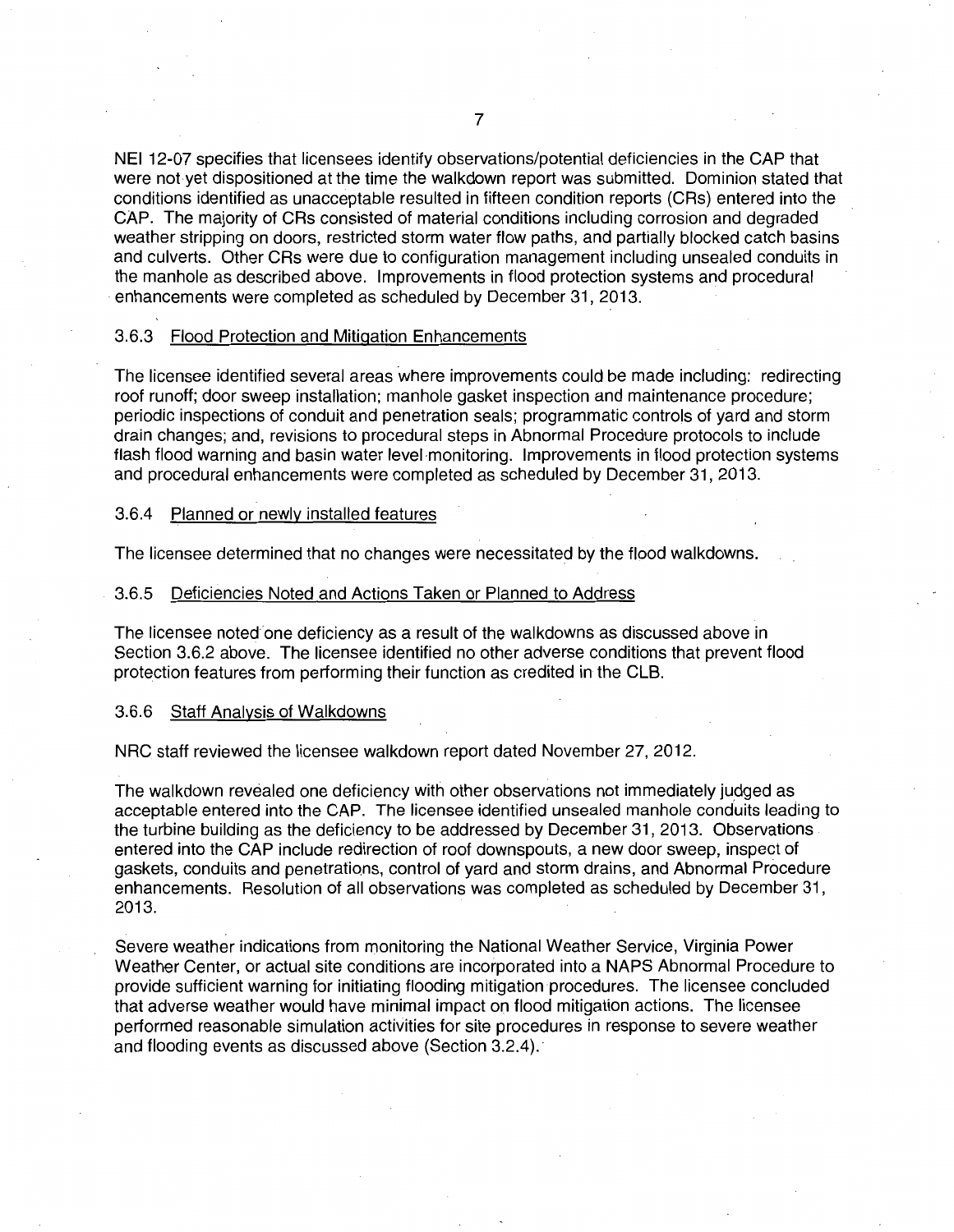Based on the NRC staff's review, the licensee appears to have provided results of the walkdown and described any other planned or newly installed flood protection systems or flood mitigation measures as requested in the 50.54(f) letter and consistent with the walkdown guidance. Based on the information provided in the licensee's submittals, the NRC staff concludes that the licensee's implementation of the walkdown process meets the intent of the walkdown guidance.

## 3.6.7 Available Physical Margin

The NRC staff issued a request for additional information (RAI) to the licensee regarding the available physical margin (APM) dated December 23, 2013 $^{10}$ . The licensee responded by letter dated January 30, 2014<sup>11</sup>. The licensee has reviewed their APM determination process, and entered any unknown APMs into the CAP. The NRC staff reviewed the response, and concluded that the licensee met the intent of the APM determination per NEI 12-07.

Based on the NRC staff's review, the licensee appears to have documented the information requested for any cliff-edge effects, as requested in the 50.54(f) letter and consistent with the walkdown guidance. Further, staff reviewed the response, and concludes that the licensee met the intent of the APM determination per NEI 12-07.

## 3.7 NRC Oversight

## 3.7.1 Independent Verification by Resident Inspectors

On June 27, 2012, the NRC issued Temporary Instruction (TI) 2515/187 "Inspection of Near-Term Task Force Recommendation 2.3 Flooding Walkdowns." In accordance with the TI, NRC inspectors independently verified that the licensee implemented the flooding walkdowns consistent with the intent of the walkdown guidance. Additionally, the inspectors independently performed walkdowns of a sample of flood protection features. The inspection report dated May 7, 2013, documents the results of this inspection. No findings of significance were identified.

#### 4 SSC NOT WALKED DOWN

The licensee identified inaccessible features but no restricted access features.

## 4.1 Restricted Access

The licensee identified no restricted access features.

## 4.2 Inaccessible Features

Below-grade storm drain piping was considered inaccessible. Reasonable assurance that the piping system is able to perform its flood protection function is assessed by inspection of ponding at drain inlets at the time of a precipitation event, when corrective action can also be taken. A portion of the decontamination building tunnel could not be accessed due to pipe congestion. A review of conduits, hatches and penetrations in the tunnel revealed no apparent

<sup>10</sup> ADAMS Accession No. ML 13325A891.

<sup>11</sup> ADAMS Accession No. ML 14035A230.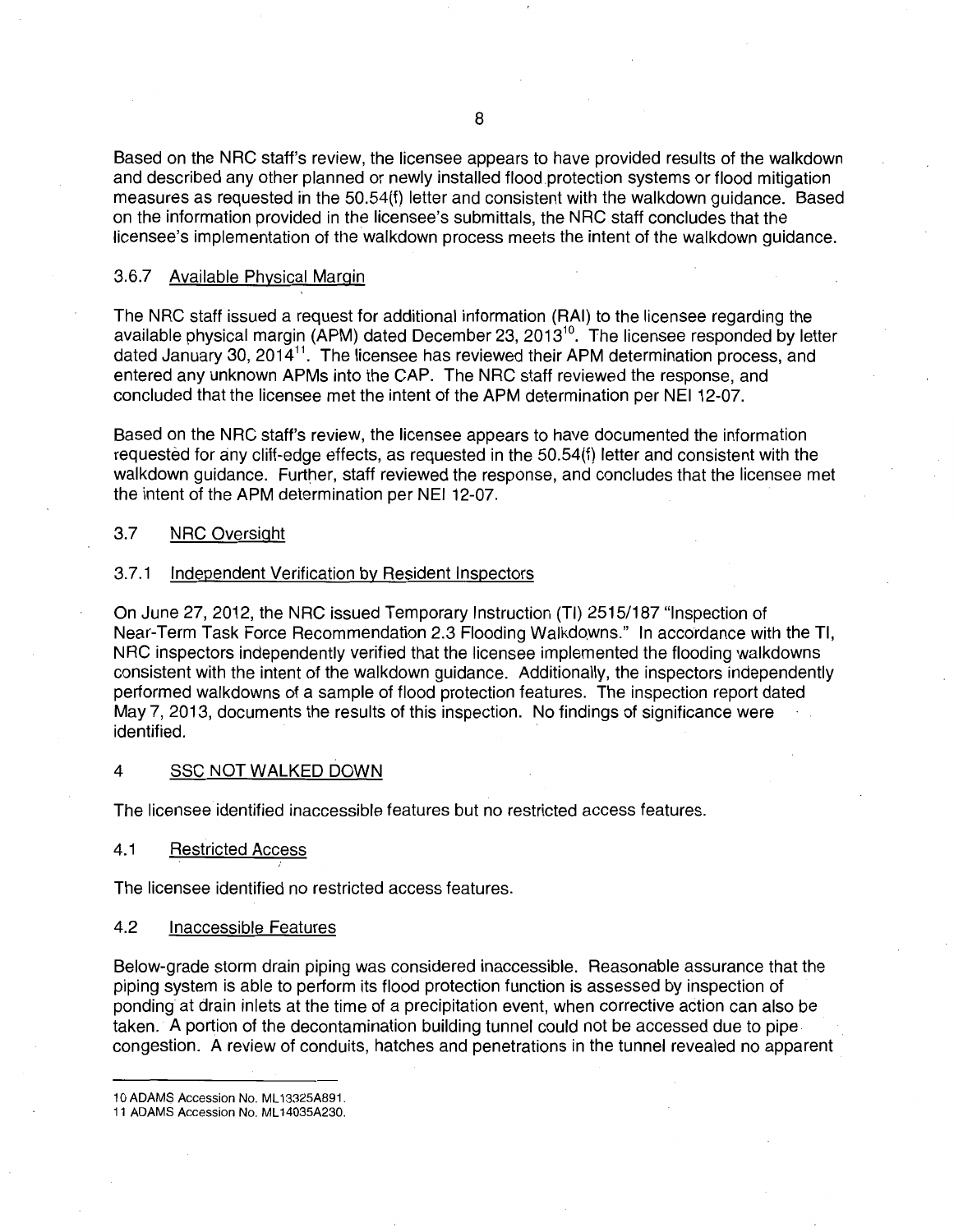flood pathways into the tunnel based on the position of these features above grade or, having terminations within flood protected areas. Due to high radiation, below grade portions of the south wall in the decontamination and waste solidification building were inaccessible; however, the licensee reported that there are no penetrations in .this portion of the wall.

## 5.0 CONCLUSION

·~/-·.

The NRC staff concludes that the licensee's implementation of flooding walkdown methodology meets the intent of the walkdown guidance. The NRC staff concludes that the licensee, through the implementation of the walkdown guidance activities and, in accordance with plant processes and procedures, verified the plant configuration with the current flooding licensing basis; addressed degraded, nonconforming, or unanalyzed flooding conditions; and verified the adequacy of monitoring and maintenance programs for protective features. Furthermore, the licensee's walkdown results, which were verified by the NRC staff's inspection, identified no immediate safety concerns. The NRC staff reviewed the information provided and determined that sufficient information was provided to be responsive to Enclosure 4 of the 50.54(f) letter.